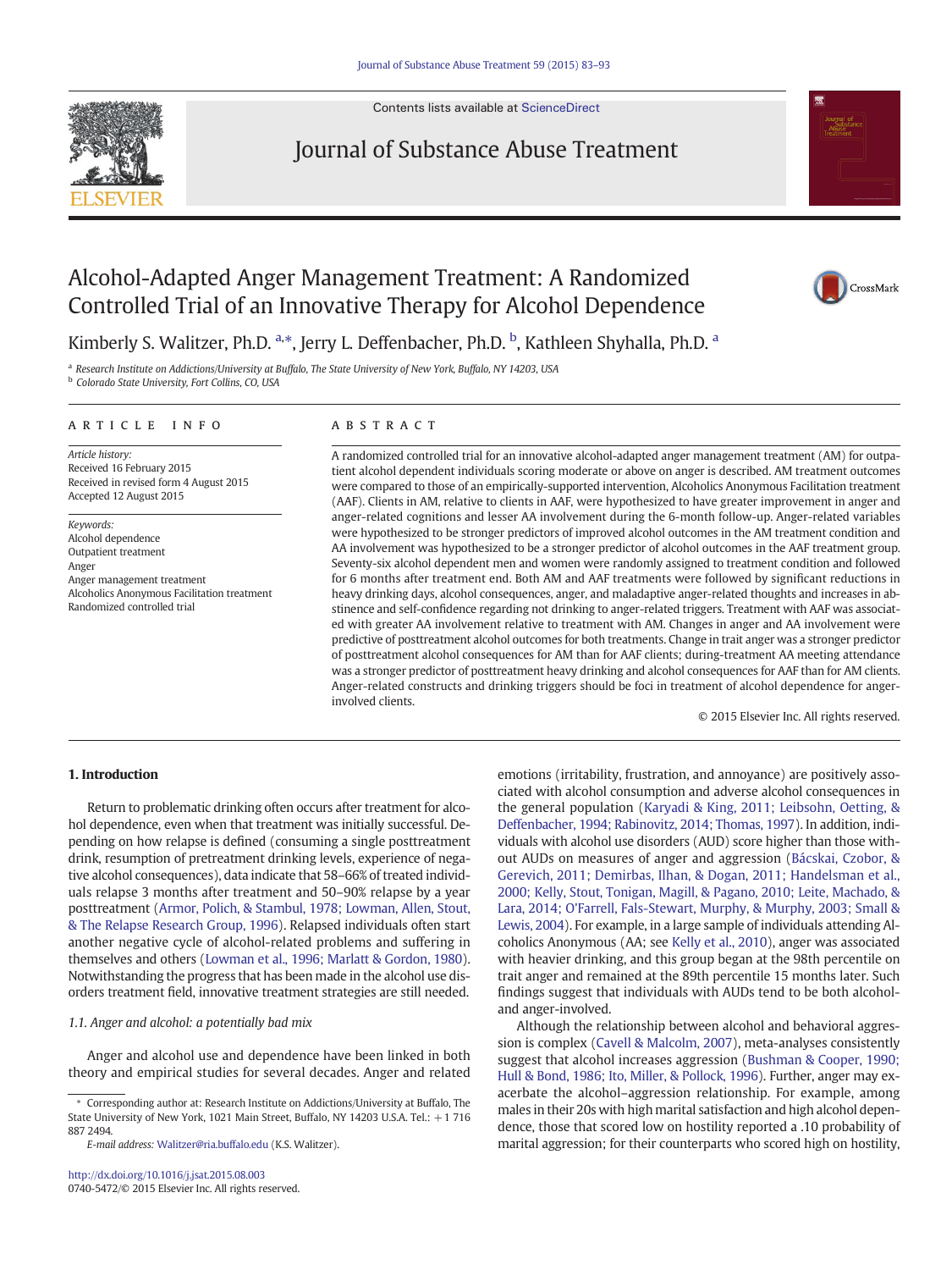this probability rose to .72 [\(Leonard & Blane, 1992\)](#page--1-0). In stark comparison, probability of marital aggression among those low on alcohol dependence was not influenced by hostility (.01 probability). Others have documented the relationship between alcohol consumption and violence toward intimate partners (e.g., [Lisco, Parrott, & Tharp, 2012\)](#page--1-0) and sexual minorities (e.g., [Parrott, Peterson, & Bakeman, 2011](#page--1-0)). Anger, alcohol, and aggression relationships have been demonstrated in various laboratory paradigms where those high on trait anger and aggressiveness tend to engage in greater aggression when provoked and under the influence of alcohol [\(Miller, Parrott, & Giancola, 2009\)](#page--1-0). Anger, either additively or in interaction with alcohol, was related to increases in negative anger- and alcohol-consequences [\(Leibsohn et al., 1994](#page--1-0)). That is, high-anger, alcohol-involved individuals were at greatest risk for a range of negative anger and alcohol consequences. Providing anger management skills to such individuals might help lower anger and conflict that would alter these negative consequence trajectories.

Anger is also implicated in relapse following treatment. At a simple level, anger, irritability and low frustration tolerance are common as a person copes with alcohol withdrawal and making significant life changes. Alcohol consumption reduces negative emotional states, including anger, and is negatively reinforcing via tension reduction ([Sher & Levenson, 1982\)](#page--1-0). Anger also contributes to relapse via psychological and interpersonal influences. For example, individuals with AUDs reported that negative emotional states, in which anger plays a significant part, contributed to 37–38% of intrapersonal triggers for relapse; interpersonal conflict, generally involving anger, accounted for 12–18% of interpersonal situations which put the person at risk for relapse [\(Lowman et al., 1996; Marlatt & Gordon, 1980\)](#page--1-0). [Stout,](#page--1-0) [Longabaugh, and Rubin \(1996\)](#page--1-0) reported that 22–28% of patients attributed relapse to situations involving "hostility/aggression," and [McKay,](#page--1-0) Maisto, and O'[Farrell \(1996\)](#page--1-0) found that feelings of anger and being uptight were the two most common emotional precipitants of relapse in male problem drinkers who received behavioral couples' therapy for alcohol problems. Although evidence indicates that relapse is typically not precipitated by a single emotion or stressor (e.g., [Wallace, 1989;](#page--1-0) [Zywiak, Connors, Maisto, & Westerberg, 1996](#page--1-0)), research shows that elevated anger plays a significant role in relapse, either as the primary precipitant or as a significant part of a complex set of personal and interpersonal factors influencing relapse. Enhancing anger management skills may improve coping with anger as well as enhance accessing other cognitive and behavioral coping skills disrupted by anger arousal. Either or both pathways may decrease the likelihood of relapse.

#### 1.2. Addressing anger in the treatment of alcohol problems

According to AA philosophy, anger and resentment are important issues for recovery from alcohol problems (c.f., [AA, 2001; Kelly et al.,](#page--1-0) [2010](#page--1-0)), e.g., AA members must address their anger and resentments or they are at risk for relapse. In fact, anger is the only such issue to have its own specific AA worksheet on which individuals address angry thoughts and feelings. Although anger is a central construct in AA, one study ([Kelly et al., 2010\)](#page--1-0) revealed that the frequency of AA attendance was unrelated to changes in anger and anger reduction did not mediate the relationship between AA attendance and positive drinking outcomes. Another AA-based study [\(O'Farrell et al., 2003\)](#page--1-0) is somewhat more positive. Prior to intervention, clients tended to be very high on measures of anger and aggression. Although mediational analyses were not conducted, the 60% who relapsed continued to remain high on anger and aggression compared to community controls, whereas the 40% who did not relapse were similar to community controls on anger and aggression, suggesting that those who did not relapse may have reduced anger and aggressiveness, and this reduction in anger and aggression may be associated with alcohol outcomes.

The emphasis on addressing anger in AA notwithstanding, there is little empirical evaluation regarding anger management in alcohol and substance abuse treatment. Indirect evidence comes from Project MATCH. Specifically, clients marked by higher anger did better at 1 and 3-year follow-up in the motivational enhancement condition than in cognitive–behavioral therapy (CBT) or the AAF condition [\(Karno &](#page--1-0) [Longabaugh, 2004](#page--1-0)). That is, angry clients seemed to fare better in the less directive and structured condition than in the more structured CBT and AAF conditions. These findings, however, do not directly address anger management as part of intervention, but only how client characteristics interacted with other treatments. The CBT condition in Project MATCH which focused on enhancing cognitive–behavioral coping skills included two optional sessions focused on anger. The first session addressed increasing awareness of anger triggers and angry feelings, whereas the second focused on calming self-talk and problem-solving for angering situations. The effectiveness of the anger management component, however, is not clear. Because the anger intervention was optional, relatively brief and embedded within a larger CBT treatment, it is not possible to tease out its therapeutic effects.

In spite of the theoretical and empirical associations between anger, drinking and AUDs, our review revealed only four studies evaluating anger-specific treatment in alcohol and substance treatment. In the first, six alcohol- or other drug-involved patients with a history of anger and violence received 12 stress inoculation-like sessions of cognitive, relaxation, and behavioral coping skills training focusing on anger management [\(Awalt, Reilly, & Shopshire, 1997](#page--1-0)). Individual case data suggested positive anger and abstinence outcomes. A larger study of 91 cocaine abusers with problems controlling their anger [\(Reilly &](#page--1-0) [Shopshire, 2000](#page--1-0)) suggested positive anger outcomes for the 55% who completed eight or more of twelve sessions (operational definition of treatment completion) with 50% abstinent from cocaine and 40% abstinent from all substances. The third study, [Lin, Mack, Enright, Krahn, and](#page--1-0) [Baskin \(2004\)](#page--1-0) compared seven substance dependence clients who completed 12 sessions of forgiveness therapy (targeting anger, anxiety and depression) with seven clients who completed 12 sessions of standard alcohol and drug counseling. At posttreatment, those clients completing the forgiveness therapy sessions reported greater improvements in composite anger and anxiety relative to those clients completing the alcohol and drug counseling sessions. The fourth study recruited 78 alcohol-dependent men with co-occurring interpersonal violence and compared alcohol outcomes among clients who received a cognitive– behavioral Substance Abuse Domestic Violence group program with those who received a Twelve-Step Facilitation group program ([Easton](#page--1-0) [et al., 2007](#page--1-0)). Clients receiving the anger and aggression focused cognitive–behavioral group therapy reported significantly less alcohol use during the 12 weeks of treatment relative to the comparison group. Although these initial studies each have methodological limitations, they provide early support for anger-based interventions in substance abusing populations.

#### 1.3. Predicting treatment outcomes

Predicting outcomes of individuals with alcohol dependence following a treatment experience has long been of interest in the field (e.g., [Edwards et al., 1988](#page--1-0)). Edwards et al. indicate that several pretreatment characteristics (e.g., personality, employment characteristics) predicted posttreatment outcomes. Since this research was conducted, the study of predictors of outcome has progressed substantially (c.f., [Adamson, Sellman, & Frampton, 2009](#page--1-0) for a review). Recently reported characteristics and constructs that predict outcomes include pretreatment and/or postreatment alcohol involvement ([Bottlender & Soyka,](#page--1-0) [2005; Witkiewitz, 2011\)](#page--1-0), alcohol expectancies ([Haskin & Oei, 2007;](#page--1-0) [Young, Connor, & Feeney, 2011](#page--1-0)), coping strategies ([Haskin & Oei,](#page--1-0) [2007\)](#page--1-0) negative affect and psychopathology [\(Bottlender & Soyka,](#page--1-0) [2005; Witkiewitz & Villarroel, 2009](#page--1-0)), and temptation to drink ([Witkiewitz, 2013\)](#page--1-0).

One line of research has robustly demonstrated the predictive value of abstinence self-efficacy in predicting aspects of alcohol involvement posttreatment outcomes [\(Adamson et al., 2009; Demmel, Nicolai, &](#page--1-0)